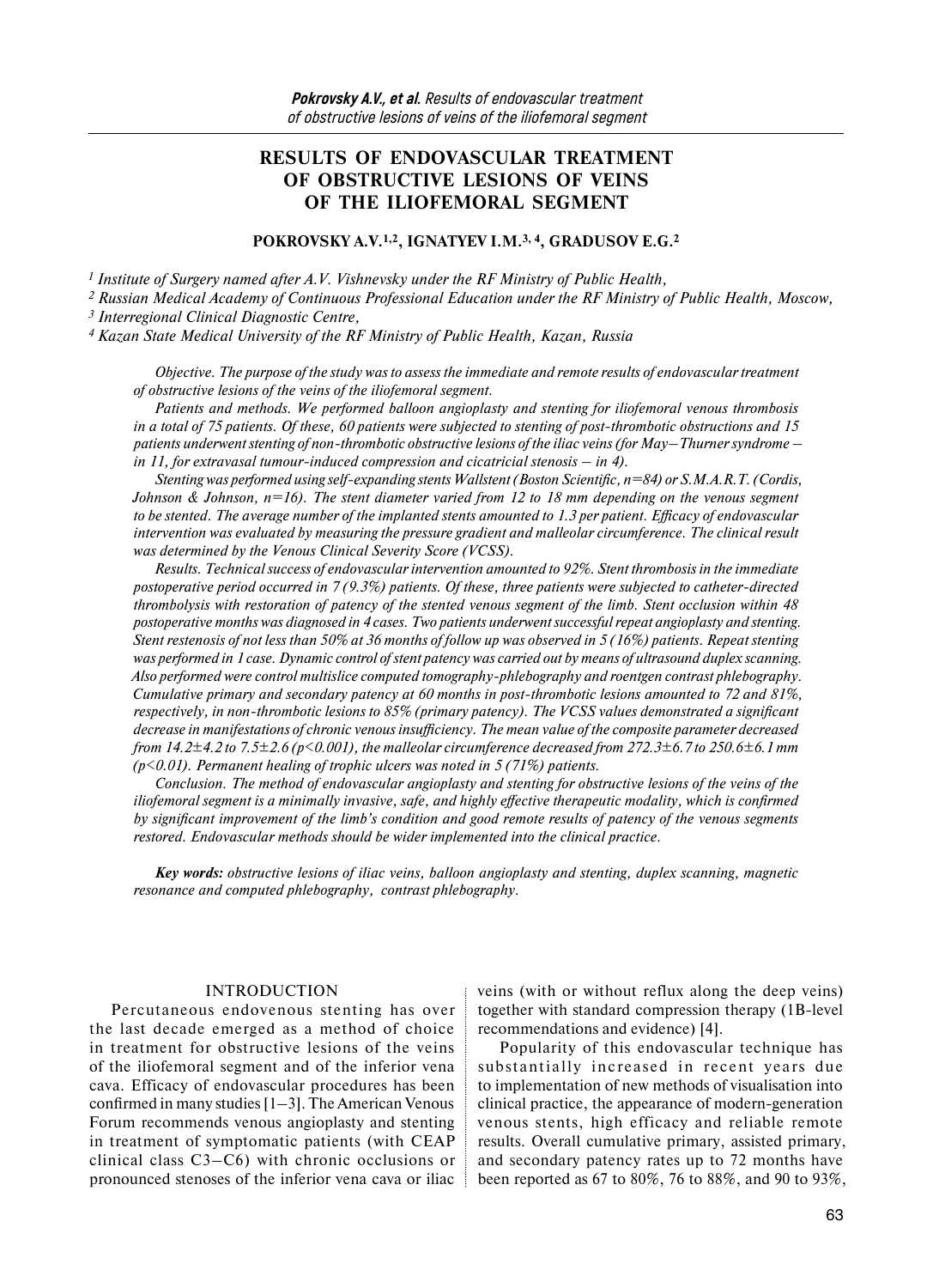

Fig. 1. Stages of balloon dilation and stenting of occlusion of the left common iliac vein (А–E) (see the text for explanation)

respectively, being accompanied and followed by a low complication rate [5, 6]. Nevertheless, in total occlusion of iliac veins and the inferior vena cava, primary patency at 60 months amounts to approximately 50 % [7].

Bynow, more than 5,000 stenting procedures have been performed worldwide for chronic deep-vein obstruction, with the follow-up duration varying from several months to 10 years. Primary and secondary stent patency ranged from 33 to 98.7% and from 66 to 100% respectively [8].

Our study was undertaken to evaluate both the immediate and remote results of endovascular treatment for obstructive lesions of the veins of the iliofemoral segment.

### PATIENTS AND METHODS

Between February 2009 and March 2017, balloon angioplasty and stenting for the treatment of obstructive lesions of the veins of the ilio-femoral segment were performed in a total of seventy-five 17-to-63-year-old patients (43 men and 32 women). Of these, stenting of post-thrombotic obstructions was carried out in 60 patients and stenting of non-thrombotic obstruction of the iliac veins in 15 patients (for May-Thurner syndrome – in 11 and for tumour-induced extravasal compression and cicatricial stenosis after radiotherapy – in 4). The distribution of the patients according to the CEAP classification was as follows: C3,S – in 12, C4a – in 24,  $C4b - in 32$  and  $C6 - in 6$ . Hybrid operations (open + endovascular) were performed in 13 patients, with their results published previously [9].

Preliminary diagnosis of obstructive lesions of the iliofemoral segment was carried out with the help of ultrasound duplex scanning (USDS), multislice computed tomography (CT) phlebography or magnetic resonance phlebography. The indications for stenting were specified by performing contrast phlebography.

All patients were examined for detecting thrombophilia markers: C and S proteins, antithrombin III, factor V Leiden mutation, prothrombin G20210A gene mutation, antiphospholipid antibodies, homocysteine level, as well as determining the D-dimer value.

While determining the indications for stenting, especially in stenotic lesions of the iliac veins, we performed direct phlebomanometry with measuring the pressure gradient in the portions distal and proximal to stenosis. In the course of carrying out phlebomanometry the revealed gradients of intravenous pressure varied ranging form 1 to 24 mm Hg. The average pressure gradient amounted to  $8.2 \pm 1.2$ mm Hg. Haemodynamically significant was considered



Fig. 2. Thrombosed stent of the common and external iliac veins (A). Restoration of stent patency after thrombolysis (B)



Fig. 3. Occlusion of the stent of the external and common iliac veins (A). Re-stenting at 5 months after surgery with the stent patency restored (B)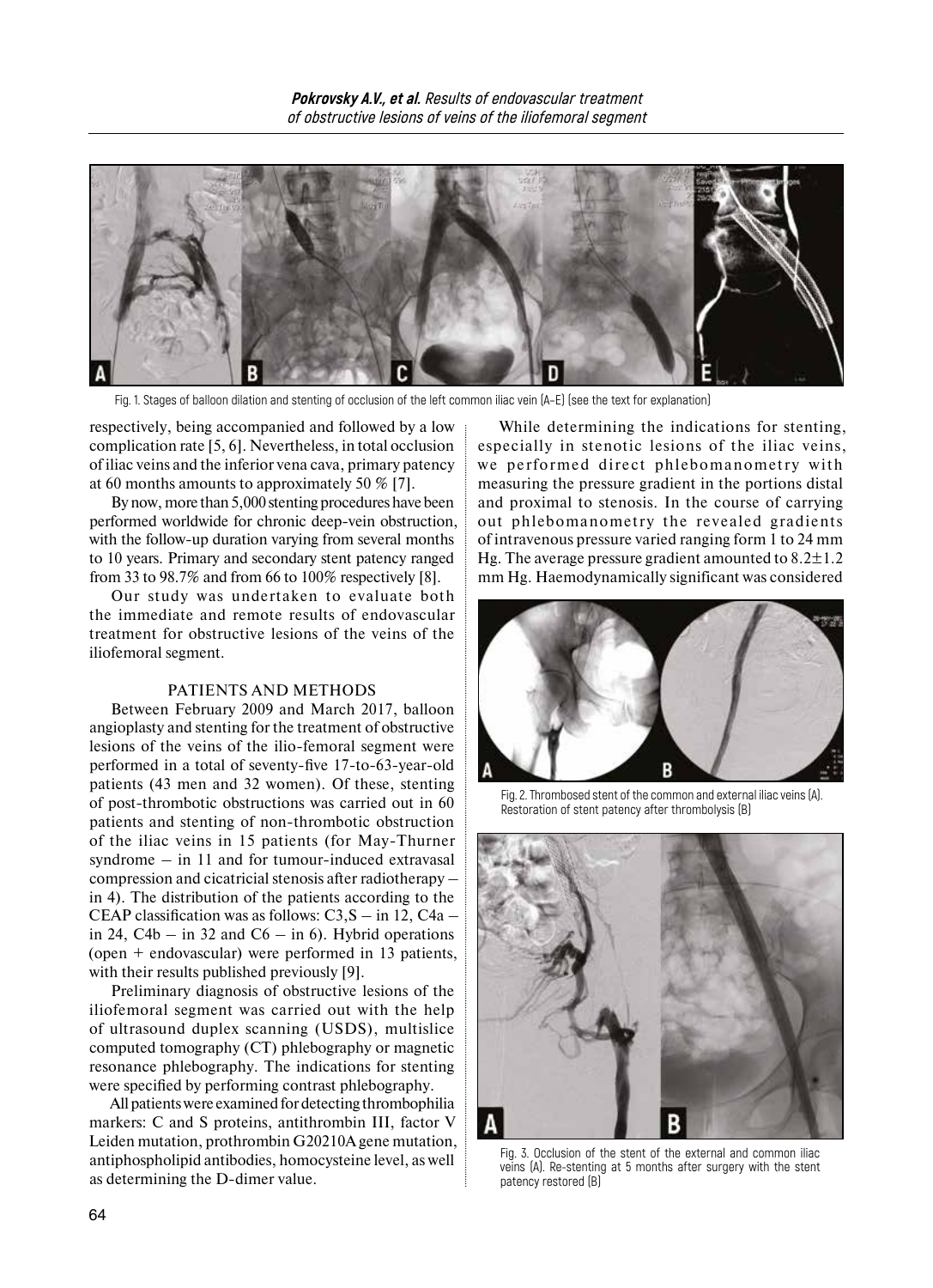





Fig. 5. Echograms of the stent of the external iliac vein (EIV) in the B-mode: longitudinal (A) and transversal (B) projections; in the mode of CDM (longitudinal and transversal projections) and spectral Doppler (C). The stent is free from evidence of deformity or stenosis, being patent. Seen of the Dopplerogram is phasic blood flow, increasing on distal manual compression (arrow)

obstruction at which the pressure gradient was not less than 4 mm Hg.

Carrying out the procedure was accompanied by administering non-fractionated heparin whose doses were controlled with the help of the activated clotting time (ACT). Heparinization was considered adequate at the ACT values within 250–300 s.

Endovascular interventions were carried out under either local (in non-thrombotic obstruction) or general (in stenting of extended occlusive lesions and hybrid operations) anaesthesia. Both transfemoral and transpopliteal ultrasound-guided approaches were used.

We performed multiplane phlebography and carried out the standard procedure of recanalization of the iliofemoral segment with soft (in stenosis) or rigid (inocclusion) hydrophilic 0.035-inch guidewires (Terumo Medical) (Fig. 1, A) and a series of predilatations with balloon catheters (Mustang, Boston Scientific; Atlas, Bard) (Fig. 1, B). For stenting, we used self-expanding stents Wallstent-Uni Endoprosthesis (Boston Scientific, Natick, MA, USA) (n=84) or S.M.A.R.T. (Cordis, Johnson & Johnson, New Brunswick, NJ, USA) (n=16). The stent diameter varied from 12 to 18 mm (depending on the venous segment to be stented), with the length ranging from 60 to 90 mm. Three patients received nitinol stents manufactured by the «MIT» Ltd. (Russia). The average number of the implanted stents, depending on the character and length of obstructive lesions, amounted to 1.3 (from 1 to 6) per patient.

Stent deployment was followed by control phlebography and post-dilatation with the balloons of the appropriate diameters (Fig. 1, C, D). We then performed three-dimensional rotational x-ray of the stent in order to assess adequacy of its placement (Fig. 1, E).

After a successful procedure of stenting, the pressure gradient amounted to  $1.3\pm0.7$  mm Hg, which was significantly less ( $p$ <0.01) than the mean value of the pressure gradient prior to endovascular intervention.

The patients started ambulation 6 hours after surgery, with elastic bandages applied. Intermittent pneumatic compression of the lower limbs was an obligatory component of postoperative treatment delivered via a Flowpac pump (Huntleigh Healthcare, Cardiff, Great Britain). Low-molecular-weight heparins (enoxaparin sodium, nadroparin calcium) were administered in therapeutic doses for 3 to 5 days, followed by switching to either warfarin (monitored by the international normalised ratio, target values: 2.0–3.0) or to new oral anticoagulants (rivaroxaban 20 mg daily) for 6 months in a combination with drugs containing acetylsalicylic acid or clopidogrel (plavix) at a dose of 75 mg. Various regimens of anticoagulant treatment were used within the timeframe of the study.

The data was statistically processed with the help of the software package "Statistica 10" (StatSoft, Inc., USA) with the use of the Wilcoxon signed-rank test. Results were regarded as statistically significant if  $p<0.05$ . Cumulative stent patency was assessed with the help of the Kaplan–Mayer curves.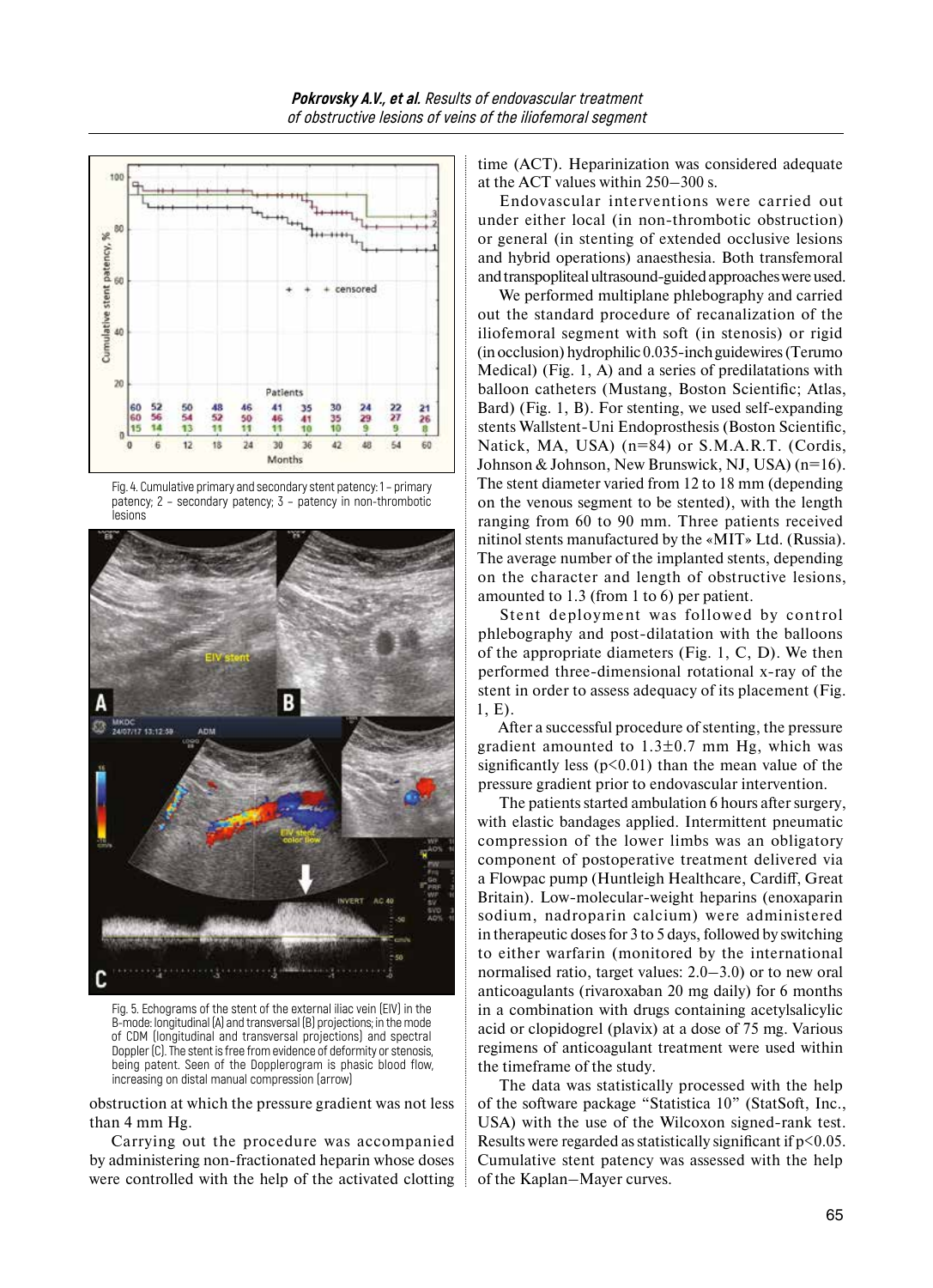# RESULTS

In 6 patients, the procedure of stenting was unsuccessful due to an extended occlusive lesion of the iliac veins, with the technical success rate thus amounting to 92%. Of these, two patients were subjected to the operation of cross-over autovenous bypass grafting with the formation a distal arteriovenous fistula (AVF).

Stent patency was controlled with the help of USDS, contrast phlebography and CT phlebography.

Stent thrombosis in the immediate postoperative period occurred in 7 (9.3%) patients. Of these, 4 patients developed thrombosis of the stents deployed distal to the inguinal ligament. Three patients underwent successful catheter-directed thrombolysis with "Actilyse" (Boehringer Ingelheim Pharma, Germany) according to the standard treatment regimen, with the stent patency eventually restored (Fig. 2, A, B). One patient was found to have stasis of the radiopaque medium after stent placement, which was an indirect sign of poor inflow from the femoral veins. An operation of creating a proximal AVF between the superficial femoral artery and common femoral vein (CFV) was performed. The findings of dynamic follow up in both the immediate and remote periods demonstrated that the implanted stent proved patent, with a good clinical outcome obtained.

Stent restenosis of not less than 50% at 36 months was encountered in 5 (16%) patients. Successful restenting was performed in 1 case. Stent occlusion within 48 postoperative months occurred in 4 cases. Two patients underwent repeat angioplasty and stenting (Fig. 3, A, B).

Cumulative primary and secondary patency at 60 months after treatment for post-thrombotic obstructions amounted to 72 and 81%, respectively, with the primary patency after treatment of non-thrombotic venous lesions equalling 85% (Fig. 4).

USDS demonstrated high informative value in assessment of stent patency. Studying in the D-mode

in the longitudinal and transverse projections makes it possible to determine the stent's condition (no deformity or compression); in the mode of colour Doppler mapping (CDM) – patency of the stented segment; this was also evidenced by the presence of phasic, respiration-synchronized blood flow on the Dopplerogram, with blood-flow enhancement proximal to the stent in distal compression (Fig. 5. A–C).

More detailed information was provided by contrast phlebography or CT phlebography (Fig. 6, A, B; Fig. 7, A, B).

The VCSS (assessment at 36 months in 24 patients) showed a statistically significant decrease of intensity of manifestations



Fig. 6. X-ray (A) of the stent of the external iliac vein and phlebogram (B) at 4 years after stenting. The stent is freely patent

of venous insufficiency. The average value of the cumulative parameter decreased from 14.2±4.2 to  $7.5\pm2.6$  ( $p<0.001$ ). The malleolar circumference decreased form  $272.3 \pm 6.7$  to  $250.6 \pm 6.1$  mm (p<0.01). Permanent healing of trophic ulcers was observed in 5 (71%) of 7 patients followed up with open ulcers prior to the endovascular operation.

### DISCUSSION

Safety of recanalization, balloon angioplasty and stenting for chronic obstruction of deep veins has been proved by the experience of many centres during two decades [8]. In the majority of studies it was demonstrated that endovascular treatment was free from risk of lethality, pulmonary embolism or major haemorrhage [10].

Immediate-term stent thrombosis is encountered in 5–10% of cases [3, 6]. Stent patency may be restored by means of pharmacomechanical or catheter-directed thrombolysis, open thrombectomy with creation of an AVF and balloon angioplasty [6, 11].



Fig. 7. Contrast-enhanced CT phlebography of the external iliac vein at 2 years after stenting: A – axial projection; B – 3D reconstruction. The stent is with no evidence of deformity, being patent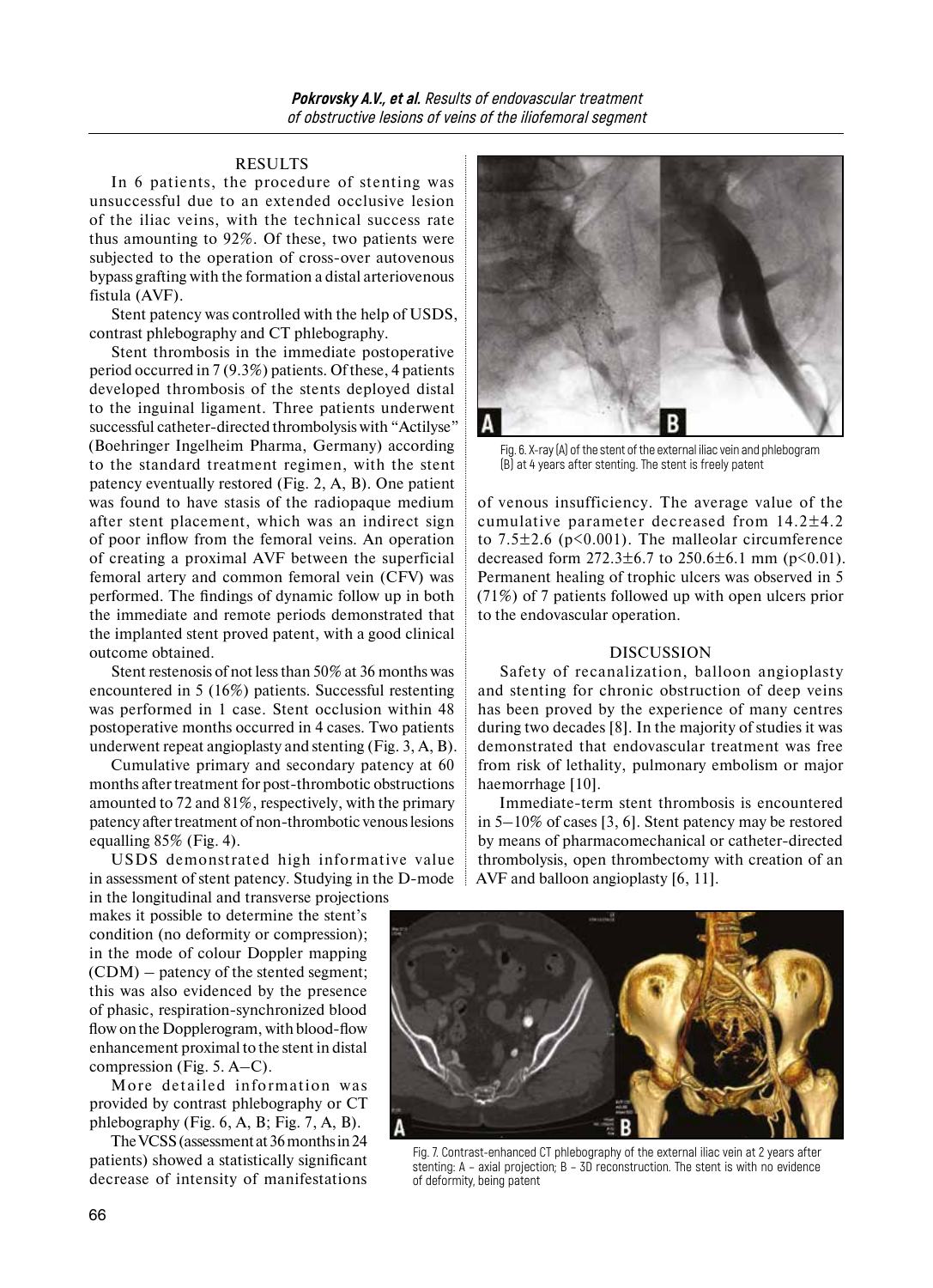According to the findings of P. Saha, et al. [12], about 30% of patients require repeat endovascular intervention for stent occlusion. Most often, it occurs within the first 56 days after the primary intervention. At the same time, some specialists note a low incidence rate (4–6%) of thrombotic stent occlusions during the mid-term and long-term follow up after endovascular interventions [13, 14].

Long-term moderate-severity in-stent restenoses (ISR) are encountered rather commonly, but considerable narrowing of the stents' lumen (not less than 50%) at 72 months are observed in approximately 10–17% of patients with post-thrombotic syndrome [6]. About 25% of the stents require reinterventions to correct ISR/ stent compression [11]. Causes of restenosis or occlusions of stents remain insufficiently clear. They are associated with either previously endured or relapsing thrombosis, neointimal hyperplasia, stenting of prolonged occlusive lesions involving the CFV [15].

The problem of restoration of patency in occlusion and pronounced in-stent restenosis is in many cases solved with the help of repeat angioplasty and stenting, sometimes performed several times, which namely determines rather high frequency of secondary stent patency [16]. The latter issubstantially higher in stenting of non-thrombotic lesions of the iliac veins [3], which is also confirmed by the results of our study.

The cumulative rate of no relapses of trophic ulcers at 5 years amounts to 75–88%, with that of total relief of pain and oedemas amounting to 62–71% and 32–36%, respectively [17]. Clinical improvement was confirmed by positive dynamics by the scales of VCSS and Villalta [18].

Currently, there are neither randomized studies nor well-defined international guidelines, which would allow finding a "universal language" in the strategy of treating deep vein obstruction, thus making it impossible to compare the results of treatment of patients with this pathology in various centres [8]. From the literature data cited above it follows that in spite of considerable progress in endovascular technologies of treating patients with deep vein obstructive lesions unsolved as yet still remain problems requiring further studies.

### CONCLUSION

Endovascular angioplasty and stenting for obstructive lesions ofthe veins ofthe iliofemoral segment isaminimally invasive, safe and highly efficient therapeutic modality, which was confirmed by considerable improvement of the extremity's state and good remote results of patency of the venous segments restored. Endovascular methods of treatment should be wider implemented into the clinical practice and may be considered as a method of choice in treatment of this cohort of patients.

# *Conflict of interest: none declared.*

# ЛИТЕРАТУРА/REFERENCES

- 1. *Neglén P.* Chronic deep venous obstruction: definition, prevalence, diagnosis, management. Phlebology. 2008; 23: 149–157.
- 2. *De Graaf R., Arnoldussen C., Wittens C.H.A.* Stenting for chronic venous obstructions a new era. Phlebology. 2013; 28(Suppl 1): 117–122.
- 3. *Neglén P.* Endovascular reconstruction for chronic iliofemoral vein obstruction. In: Gloviczki P., ed. Handbook of Venous Disorders. Third edition. London: Hodder Arnold; 2009; 491–502.
- 4. *Murphy E.H., Raju S.* Endovascular treatment of postthrombotic iliofemoral venous obstruction. In: Gloviczki P., ed. Handbook of Venous and Lymphatic Disorders. Fourth edition. Boca Raton, FL: CRC Press; 2017; 533–539.
- 5. *Raju S., Darcey R., Neglén P.* Unexpected major role for venous stenting in deep reflux disease. J. Vasc. Surg. 2010; 51(2): 401–409.
- 6. *Hartung O., Otero A., Boufi M., et al.* Mid-term results of endovascular treatment for symptomatic chronic nonmalignant iliocaval venous occlusive disease. J. Vasc. Surg. 2005; 42: 6: 1138–1144.
- 7. *Murphy E.H., Johns B., Varney B., Raju S.* Endovascular management of chronic total occlusions of the vena cava and iliac veins. J. Vasc. Surg.: Venous and Lym. Dis. 2017; 5(1): 47–59.
- 8. *De Graaf R.* Management and treatment of occluded large veins. Endovascular management. In: Bækgaard N., Fanelli F., O'Sullivan G.J., eds. New horizons in deep venous disease management. Turin: Edizioni Minerva Medica; 2017; 160–171.
- 9. *Pokrovsky A., Ignatyev I., Gradusov E.* First experience of performing hybrid operations in chronic venous obstructions of iliofemoral segments in patients with postthrombotic syndrome. Vasc. Endovasc. Surg. 2017; 5(7): 447–452.
- 10. *Mussa F.F., Peden E.K., Zhou W., et al.* Iliac vein stenting for chronic venous insufficiency. Tex. Heart Inst. J. 2007; 34: 60–66.
- 11. *Raju S., Tackett P., Neglén P.* Reinterventions for nonocclusive iliofemoral venous stent malfunctions. J. Vasc. Surg. 2009; 49(2): 511–518.
- 12. *Saha P., Karunanithy N., Breen K., et al. One-year out*comes following deep venous reconstruction for thrombotic disease using dedicated endovenous stents. In: Book of abstracts 16th Meeting of the European Venous Forum, 2–4 July, 2015 St. Petersburg, Russia; 29.
- 13. *Neglen P., Raju S.* Balloon dilation and stenting of chronic iliac vein obstruction: technical aspects and early clinical outcome. J. Endovasc. Ther. 2000; 7: 79–91.
- 14. *Hartung O., Loundou A.D., Bartelemy P., et al.* Endovascular management of chronic disabling ilio-caval obstructive lesions: long-term results. Eur. J. Vasc. Endovasc. Surg. 2009; 38: 118–124.